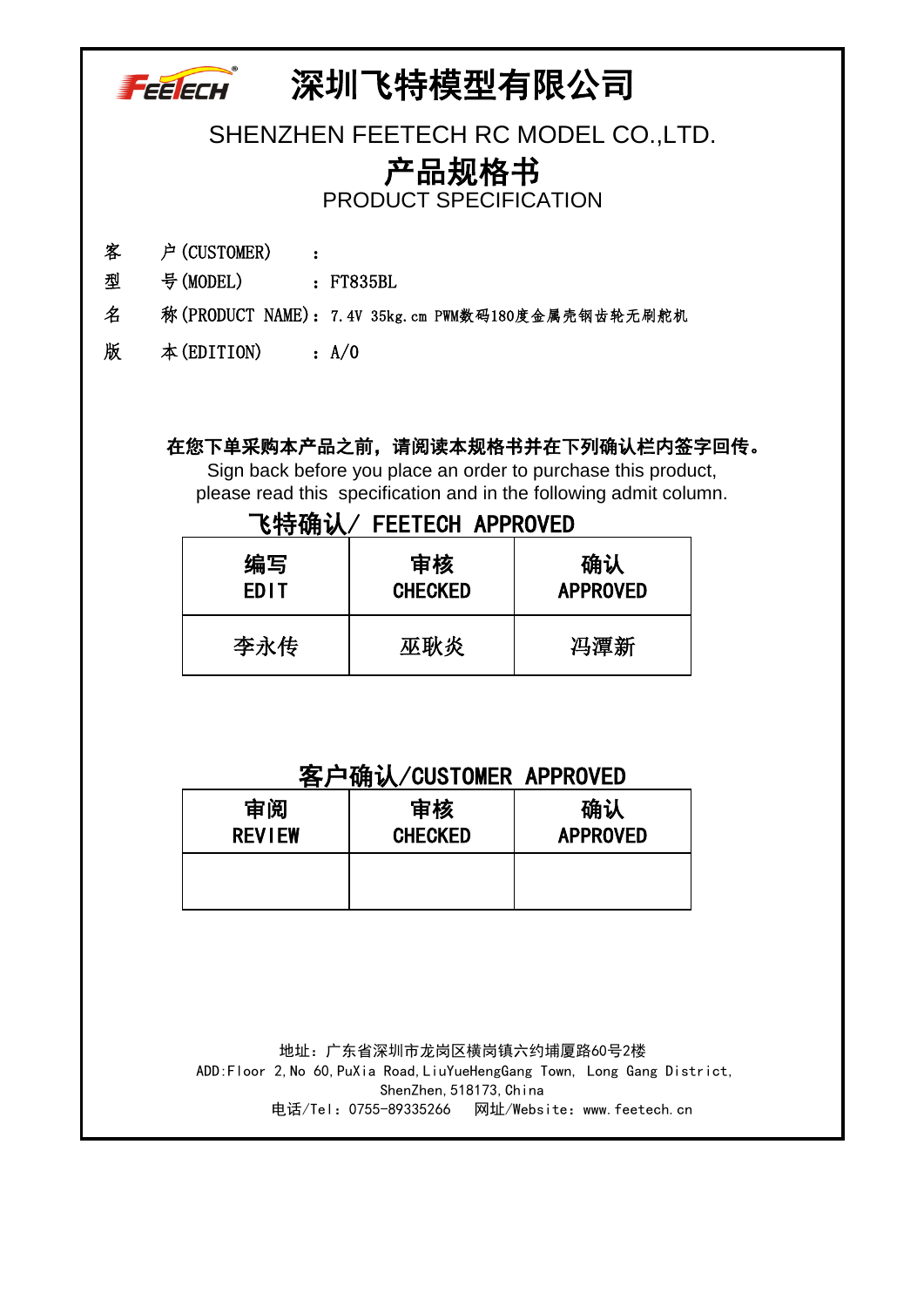|           | <i>FEELECH</i>              |                       | SHENZHEN FEETECH RC MODEL CO., LTD. | 深圳飞特模型有限公司                     |          |           | 版本EDITION:<br>A/0            |
|-----------|-----------------------------|-----------------------|-------------------------------------|--------------------------------|----------|-----------|------------------------------|
|           | 型号/MODEL:<br><b>FT835BL</b> |                       |                                     | 产品规格书<br>PRODUCT SPECIFICATION |          |           | 日期/Date:<br>$2021 - 07 - 02$ |
|           |                             |                       |                                     |                                |          | 页         | 码 Page: 2/7                  |
|           |                             |                       | 本规格书包含以下内容 CONTENT OF PRODUCT       |                                |          |           |                              |
|           | 内容<br>Content               |                       | 页                                   | 码 Page                         |          | 备注 Remark |                              |
| $1. \,$   | 使用环境条件                      |                       | 页                                   | 码 Page: 3/7                    |          |           |                              |
| 2.        | 测试环境                        |                       | 页                                   | 码 Page: 3/7                    |          |           |                              |
| 3.        | 安全特性与认证                     |                       | 页                                   | 码 Page: $3/7$                  |          |           |                              |
| 4.        | 外观检查                        |                       | 页                                   | 码 Page: 3/7                    |          |           |                              |
| 5.        | 电气特性                        |                       | 页                                   | 码 Page: 3/7                    |          |           |                              |
| 6.        | 机械特性                        |                       | 页                                   | 码 Page: $4/7$                  |          |           |                              |
| 7.        | 控制特性                        |                       | 页                                   | 码 Page: $4/7$                  |          |           |                              |
| 8.        | 可靠性测试                       |                       | 页                                   | 码 Page: 5/7                    |          |           |                              |
| 9. 外观尺寸   |                             |                       | 页                                   | 码 Page: 5/7                    |          |           |                              |
| 10. 配件    |                             |                       | 页                                   | 码 Page: $6/7$                  |          |           |                              |
| 11. 接口定义  |                             |                       | 页                                   | 码 Page: 7/7                    |          |           |                              |
|           | 12. 包装出货简图                  |                       | 页                                   | 码 Page: 7/7                    |          |           |                              |
|           |                             |                       |                                     |                                |          |           |                              |
|           |                             |                       |                                     |                                |          |           |                              |
|           |                             |                       |                                     |                                |          |           |                              |
|           |                             |                       |                                     |                                |          |           |                              |
|           |                             |                       |                                     |                                |          |           |                              |
|           |                             |                       |                                     |                                |          |           |                              |
|           |                             |                       | Revise Record变更记录表                  |                                |          |           |                              |
| 序号<br>No. |                             | 变更内容Content Of Change |                                     | 版本Edition                      | 更变日期Date |           | 备注Remark                     |
| 1         |                             | 初次发行                  |                                     | A/O                            | 20210702 |           |                              |
|           |                             |                       |                                     |                                |          |           |                              |
|           |                             |                       |                                     |                                |          |           |                              |
|           |                             |                       |                                     |                                |          |           |                              |
|           |                             |                       |                                     |                                |          |           |                              |
|           |                             |                       |                                     |                                |          |           |                              |
|           |                             |                       |                                     |                                |          |           |                              |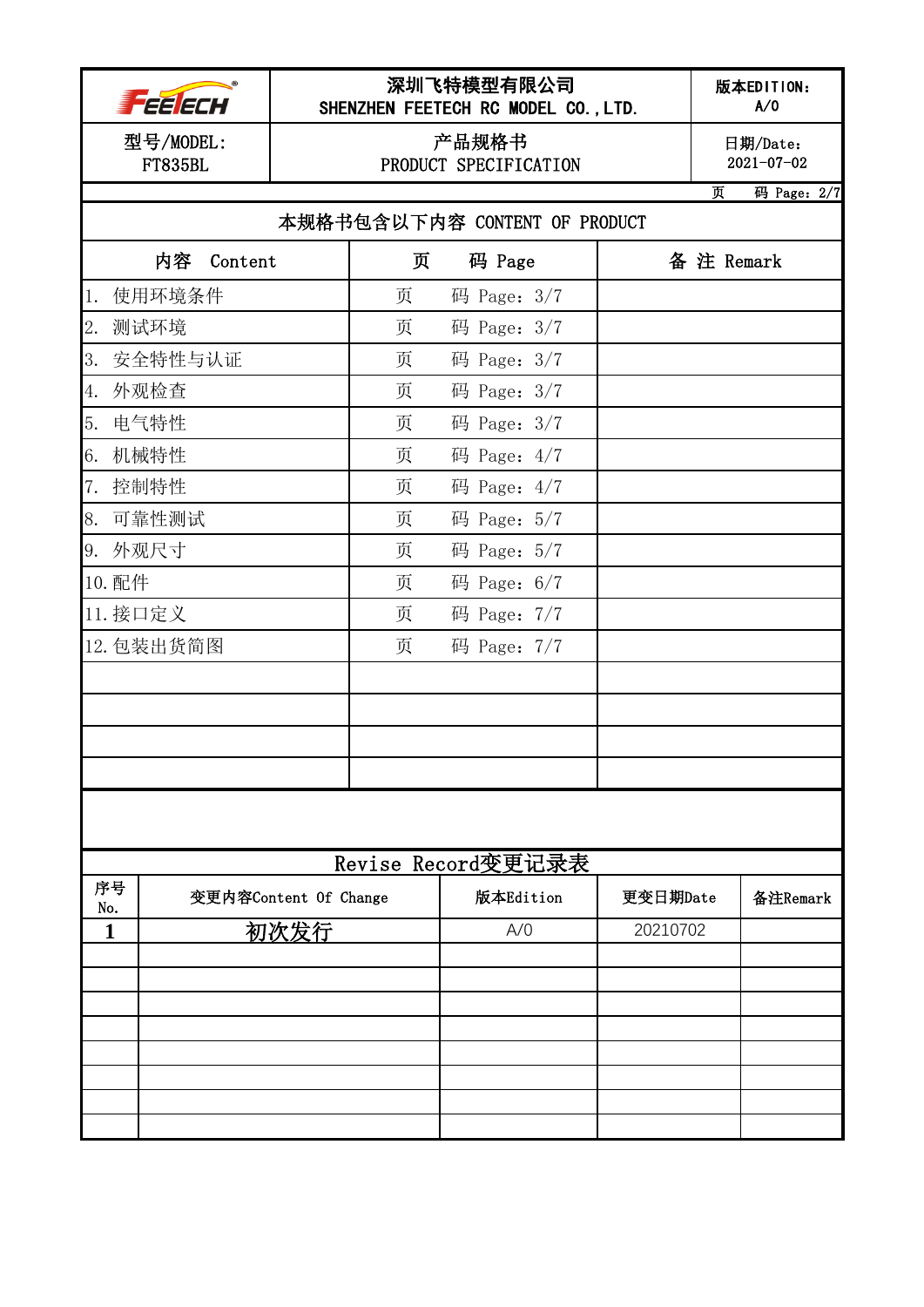|                                          | FEE ECH                                                       | 深圳飞特模型有限公司<br>SHENZHEN FEETECH RC MODEL CO., LTD. |                                                                 |                                               |                              | 版本EDITION:<br>A/0                 |  |  |
|------------------------------------------|---------------------------------------------------------------|---------------------------------------------------|-----------------------------------------------------------------|-----------------------------------------------|------------------------------|-----------------------------------|--|--|
|                                          | 产品规格书<br>型号/MODEL:<br><b>FT835BL</b><br>PRODUCT SPECIFICATION |                                                   |                                                                 |                                               | 日期/Date:<br>$2021 - 07 - 02$ |                                   |  |  |
|                                          | 页<br>码 Page: 3/7                                              |                                                   |                                                                 |                                               |                              |                                   |  |  |
| 1. 使用环境条件 Apply Environmental Condition: |                                                               |                                                   |                                                                 |                                               |                              |                                   |  |  |
| No.                                      |                                                               | 项目(Item)                                          |                                                                 | 规格(Specification)                             |                              |                                   |  |  |
| $1 - 1$                                  |                                                               | 保存温度Storage Temperature Range                     |                                                                 | $-30^{\circ}\text{C} \sim 80^{\circ}\text{C}$ |                              |                                   |  |  |
| $1 - 2$                                  |                                                               | 运行温度Operating Temperature Range                   | $-20^{\circ}\text{C} \sim 60^{\circ}\text{C}$                   |                                               |                              |                                   |  |  |
|                                          |                                                               | 2. 测试环境 Standard Test Environment:                |                                                                 |                                               |                              |                                   |  |  |
| No.                                      |                                                               | 项目(Item)                                          |                                                                 | 规格(Specification)                             |                              |                                   |  |  |
| $2 - 1$                                  | 温度 Temperature Range                                          |                                                   |                                                                 | 25℃ ±5℃                                       |                              |                                   |  |  |
| $2 - 2$                                  | 湿度 Humidity Range                                             |                                                   |                                                                 | $65\% \pm 10\%$                               |                              |                                   |  |  |
|                                          |                                                               | 3. 安全特性与认证 Secure Performance and Certificate     |                                                                 |                                               |                              |                                   |  |  |
| No.                                      | 项目/Item                                                       | 认证Certificate                                     |                                                                 | 备注 (remarks)                                  |                              |                                   |  |  |
| $3 - 1$                                  | ASTM F963                                                     | No                                                | 美国玩具检测标准                                                        |                                               |                              |                                   |  |  |
| $3 - 2$                                  | EN71                                                          | No                                                | 欧盟市场玩具类产品的规范标准                                                  |                                               |                              |                                   |  |  |
| $3 - 3$                                  | FCC                                                           | No                                                | 对电子、电器中的电磁干扰,管理和控制无线电频率范<br>围, 保护电信网络、电器产品的正常工作。                |                                               |                              |                                   |  |  |
| $3 - 4$                                  | <b>EMC</b>                                                    | Yes                                               | 对任何的物质而言, 不给其无法容许的电磁干扰波, 且在<br>电磁环境中还需能具有满足其功能的机器,装置或系统的<br>能力。 |                                               |                              |                                   |  |  |
| $3 - 5$                                  | <b>ROHS</b>                                                   | Yes                                               | 电子, 电器设备中对人体有害物质的含量。                                            |                                               |                              |                                   |  |  |
| $3 - 6$                                  | <b>REACH</b>                                                  | N <sub>0</sub>                                    | 欧盟法规《化学品的注册、评估、授权和限制》                                           |                                               |                              |                                   |  |  |
|                                          | 4. 外观检查 Appearance Inspection:                                |                                                   |                                                                 |                                               |                              |                                   |  |  |
| No.                                      |                                                               | 项目(Item)                                          |                                                                 | 规格(Specification)                             |                              |                                   |  |  |
| $4 - 1$                                  | 外观尺寸OutlineDrawing                                            |                                                   | 尺寸见附件(第12项) See the appendix                                    |                                               |                              |                                   |  |  |
| $4 - 2$                                  | 外观Appearance                                                  |                                                   | 无损坏,不允许影响功能<br>No damage and mustn' t affect functions.         |                                               |                              |                                   |  |  |
|                                          |                                                               | 5. 电气特性 Electrical Specification                  |                                                                 |                                               |                              |                                   |  |  |
| No.                                      |                                                               | 项目(Item)                                          | 规格(Specification)                                               | 规格<br>(Specification)                         |                              | 规格<br>(Specificati<br>on)         |  |  |
| $5 - 1$                                  | 工作电压 Operating Voltage                                        |                                                   | 6V                                                              | 7.4V                                          |                              | 8.4V                              |  |  |
| $5 - 2$                                  | 空载速度 No Load Speed                                            |                                                   | $0.178$ sec/ $60^{\circ}$<br>(56RPM)                            | $0.142\sec/60^{\circ}$<br>(70RPM)             |                              | 0.125sec/60<br>$\circ$<br>(80RPM) |  |  |
| $5 - 3$                                  | 空载电流<br>Running Current (no load)                             |                                                   | 160mA                                                           | 180mA                                         |                              | 230                               |  |  |
| $5 - 4$                                  | 堵转扭力 Stall Torque (at locked)                                 |                                                   | 28.5kg.cm                                                       | 35kg.cm                                       |                              | 40kg.cm                           |  |  |
| $5 - 5$                                  | 堵转电流                                                          |                                                   | 396. 5oz. in<br>3.5A                                            | 486.91oz.in<br>4.0A                           |                              | 556.47oz.in<br>4.5A               |  |  |
|                                          | Stall Current (at locked)<br>静态电流                             |                                                   |                                                                 |                                               |                              |                                   |  |  |
| $5 - 6$                                  | Idle Current (at stopped)                                     |                                                   | 6mA                                                             | 6mA                                           |                              | 6mA                               |  |  |
| $5 - 7$                                  | 工作电压 Input Voltage                                            |                                                   |                                                                 | $4V - 8.4V$                                   |                              |                                   |  |  |
| $5 - 8$                                  | 额定负载 Rated Torgue                                             |                                                   | 9.5kg.cm                                                        | 11.5kg.cm                                     |                              | 13.5kg.cm                         |  |  |
| $5 - 9$                                  | 额定电流 Rated Current                                            |                                                   | 1100mA                                                          | 1400mA                                        |                              | 1500mA                            |  |  |
| $5 - 10$                                 | Kt常数                                                          |                                                   |                                                                 | 8.5kg.cm/A                                    |                              |                                   |  |  |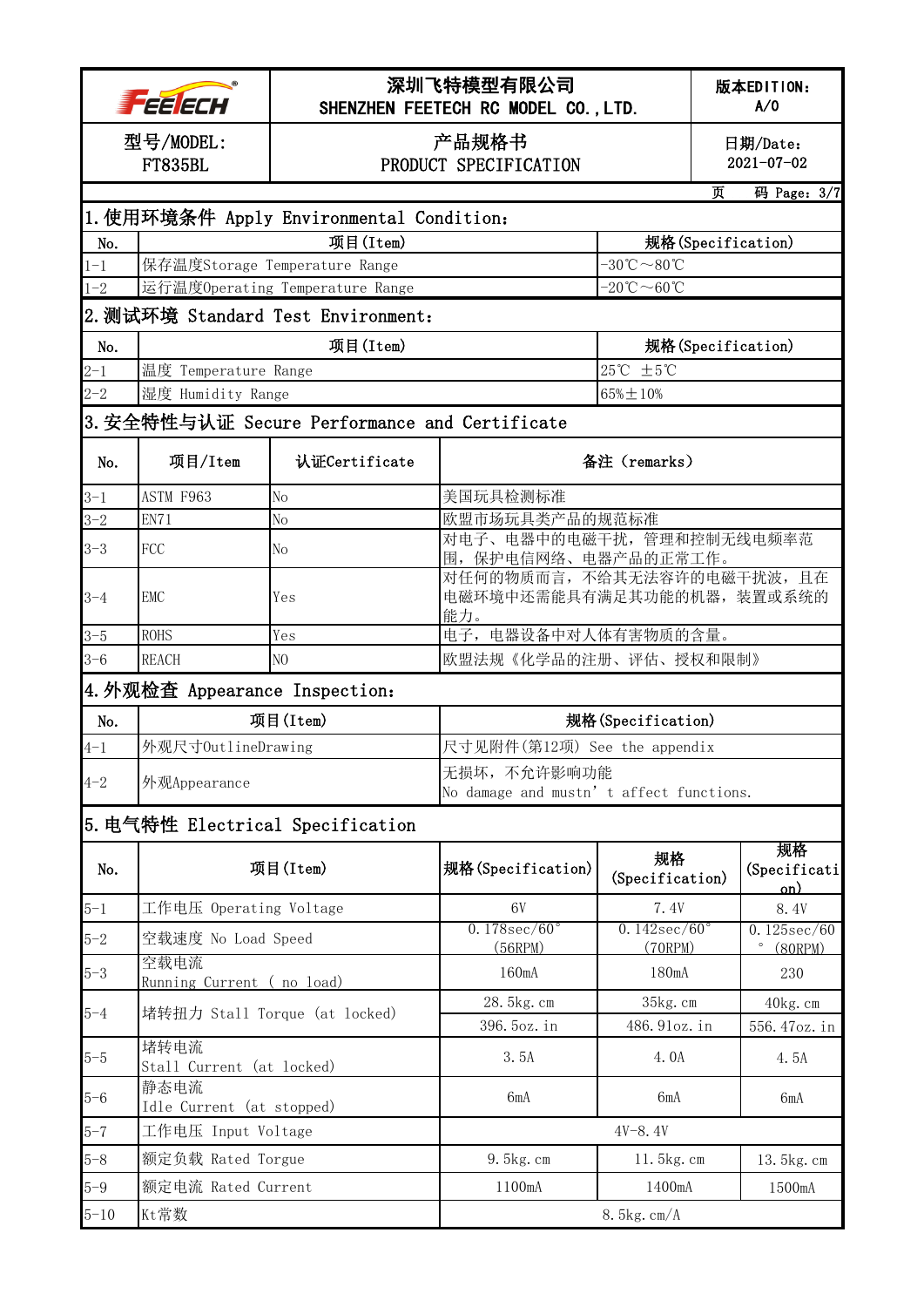|                             | FEE ECH                                 |                             | 深圳飞特模型有限公司<br>SHENZHEN FEETECH RC MODEL CO., LTD. |                                                                            |                              | 版本EDITION:<br>A/O                                        |  |
|-----------------------------|-----------------------------------------|-----------------------------|---------------------------------------------------|----------------------------------------------------------------------------|------------------------------|----------------------------------------------------------|--|
| 型号/MODEL:<br><b>FT835BL</b> |                                         |                             | 产品规格书<br>PRODUCT SPECIFICATION                    |                                                                            | 日期/Date:<br>$2021 - 07 - 02$ |                                                          |  |
|                             |                                         |                             |                                                   |                                                                            |                              | 码 Page: 4/7<br>页                                         |  |
|                             | 6 机械规格 Mechanical Specification:        |                             |                                                   |                                                                            |                              |                                                          |  |
| No.                         | 项目(Item)                                |                             |                                                   | 规格(Specification)                                                          |                              | 备注 (remarks)                                             |  |
| $6 - 1$                     | 外观尺寸 Size                               |                             | 40X20X36.4                                        |                                                                            | 见图纸See drawings              |                                                          |  |
| $6 - 2$                     | 机构极限角度 Limit Angle                      |                             | 200degree                                         |                                                                            |                              |                                                          |  |
| $6 - 3$                     | 外壳材质 Case material                      |                             | Aluminum                                          |                                                                            |                              |                                                          |  |
| $6 - 4$<br>$6 - 5$          | 齿轮材质 Gear material<br>轴承类型 Bearing type |                             | 钢 Steel                                           | 滚珠轴承 Ball bearings                                                         |                              |                                                          |  |
|                             |                                         |                             |                                                   | Carbon-Film                                                                |                              |                                                          |  |
|                             |                                         |                             | 类型Type                                            | Potentiometer                                                              |                              |                                                          |  |
| $6 - 6$                     | 角度传感器 Angle Sansor                      |                             | 角度 Angle                                          | 220°                                                                       |                              |                                                          |  |
|                             |                                         |                             | 寿命 Life                                           | 1000000Cycles Min                                                          |                              |                                                          |  |
|                             |                                         |                             | 类型 Type                                           | <b>JR</b>                                                                  |                              |                                                          |  |
|                             |                                         |                             | Material材                                         | <b>PVC</b>                                                                 |                              |                                                          |  |
|                             | 连接器和电缆                                  |                             | 乕                                                 |                                                                            |                              |                                                          |  |
| $6 - 7$                     | Connector and Cable                     |                             | 线长度<br>Length                                     | 30CM                                                                       | 安全                           |                                                          |  |
|                             |                                         |                             | 引脚定义                                              | Signal                                                                     |                              |                                                          |  |
|                             |                                         |                             | Pin                                               | $\overline{2}$<br>Vcc                                                      |                              |                                                          |  |
|                             |                                         |                             | Definition                                        | 3<br><b>GND</b>                                                            |                              |                                                          |  |
| $6 - 8$                     | 重量The Weight                            |                             | $77.2 \pm 1g$                                     |                                                                            |                              |                                                          |  |
| $6 - 9$                     | 出力轴 Horn Type                           |                             | 25T/5.9mm                                         |                                                                            |                              |                                                          |  |
| $6 - 10$                    | 减速比Gear Ratio                           |                             | 1/363                                             |                                                                            |                              |                                                          |  |
| $6 - 11$                    | 齿轮虚位Back Lash                           |                             | $\leq 0.5$ °                                      |                                                                            |                              |                                                          |  |
| $6 - 12$                    | 摇臂虚位<br>The rocker phantom              |                             | $0^{\circ}$                                       |                                                                            |                              |                                                          |  |
|                             | 出力轴螺丝                                   |                             |                                                   |                                                                            |                              |                                                          |  |
| $6 - 13$                    | The rocker screw                        |                             | M3X6                                              |                                                                            |                              |                                                          |  |
| $6 - 14$                    | 马达Motor                                 |                             | Brushless Motor                                   |                                                                            |                              |                                                          |  |
|                             | 7 控制特性Control Specification:            |                             |                                                   |                                                                            |                              |                                                          |  |
| No.                         |                                         | 项目(Item)                    |                                                   | 规格(Specification)                                                          |                              | 备注 (remarks)                                             |  |
| $7 - 1$                     | 控制信号 Command Signal                     |                             |                                                   | Pulse width modification                                                   |                              |                                                          |  |
| $7 - 2$                     | 控制系统类型 Control System Type              |                             |                                                   | Digital comparator                                                         |                              |                                                          |  |
| $7 - 3$                     | 操作角度 Operating Travel                   |                             |                                                   | $180^{\circ} \pm 5^{\circ}$<br>(at $500 \rightarrow 2500 \mu \text{sec}$ ) |                              |                                                          |  |
| $7 - 4$                     | Angledeviation                          | 两边角度差 Left&Right Travelling |                                                   | $\leqslant 5^{\circ}$                                                      |                              |                                                          |  |
| $7 - 5$                     | 回中差 Centering Deviation                 |                             | $\leq 1^{\circ}$                                  |                                                                            |                              |                                                          |  |
| $7 - 6$                     | 中立位置 Neutral Position                   |                             | $1500 \mu sec$                                    |                                                                            |                              |                                                          |  |
| $7 - 7$                     | 死区宽度 Dead Band Width                    |                             |                                                   | $\leq 4$ µ sec                                                             |                              |                                                          |  |
| $7 - 8$                     | 旋转方向 Rotating Direction                 |                             |                                                   | 逆时针 Counterclockwise(在1500                                                 |                              |                                                          |  |
|                             |                                         |                             | $\rightarrow$ 2000 µ sec)                         |                                                                            |                              |                                                          |  |
| $7 - 9$                     | 脉波宽度范围 Pulse Width Range                |                             |                                                   | $500 \rightarrow 2500$ µ sec                                               |                              |                                                          |  |
| $7 - 10$                    | 电子保护 Electronic Protection              |                             |                                                   | 堵转8秒/Stall 8sec                                                            |                              | 舵机堵转后, 输出扭矩超<br>过过载扭矩并持续超过8S<br>后自动输出保护扭矩,堵<br>转电流下降80%。 |  |
|                             |                                         |                             |                                                   |                                                                            |                              |                                                          |  |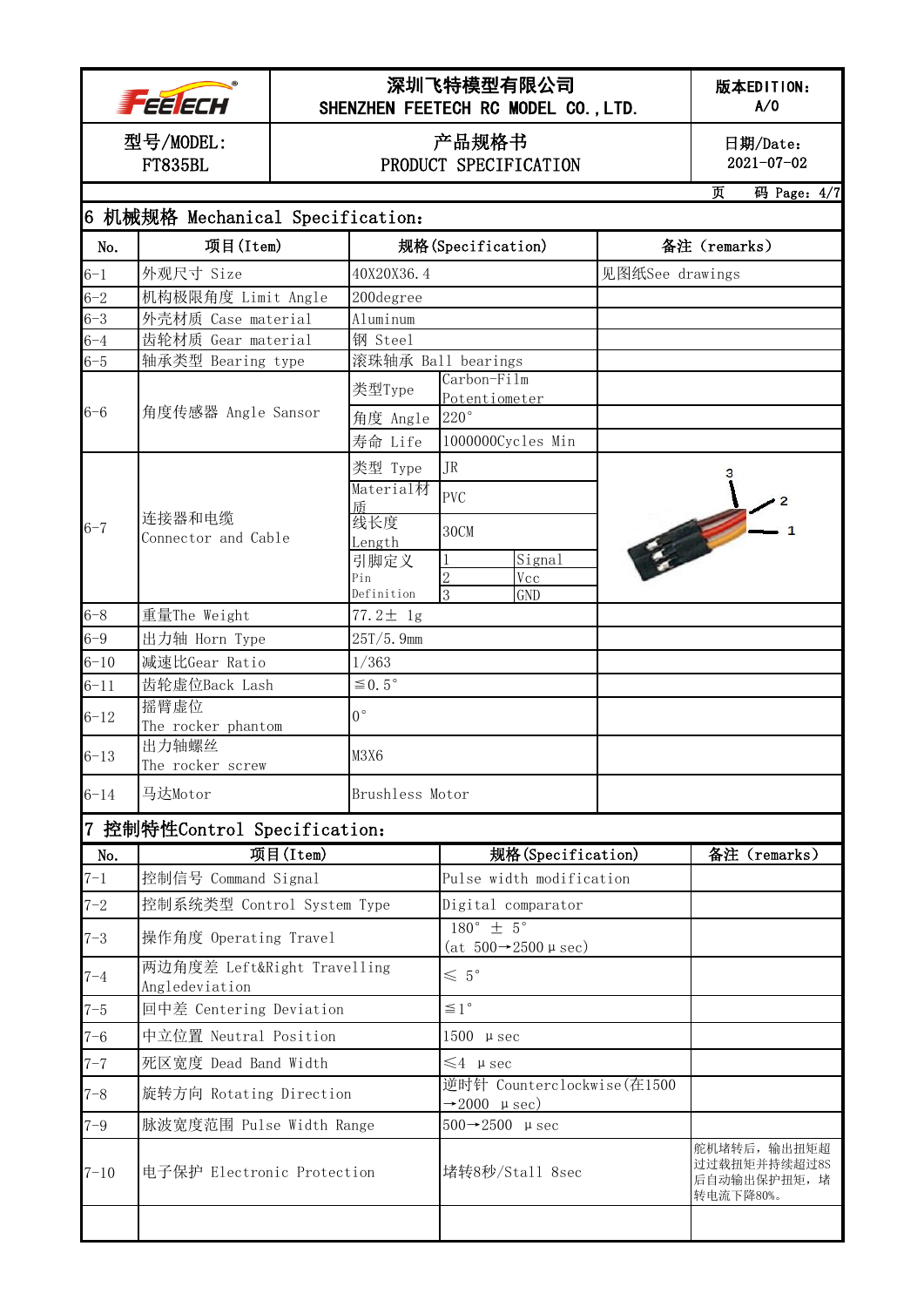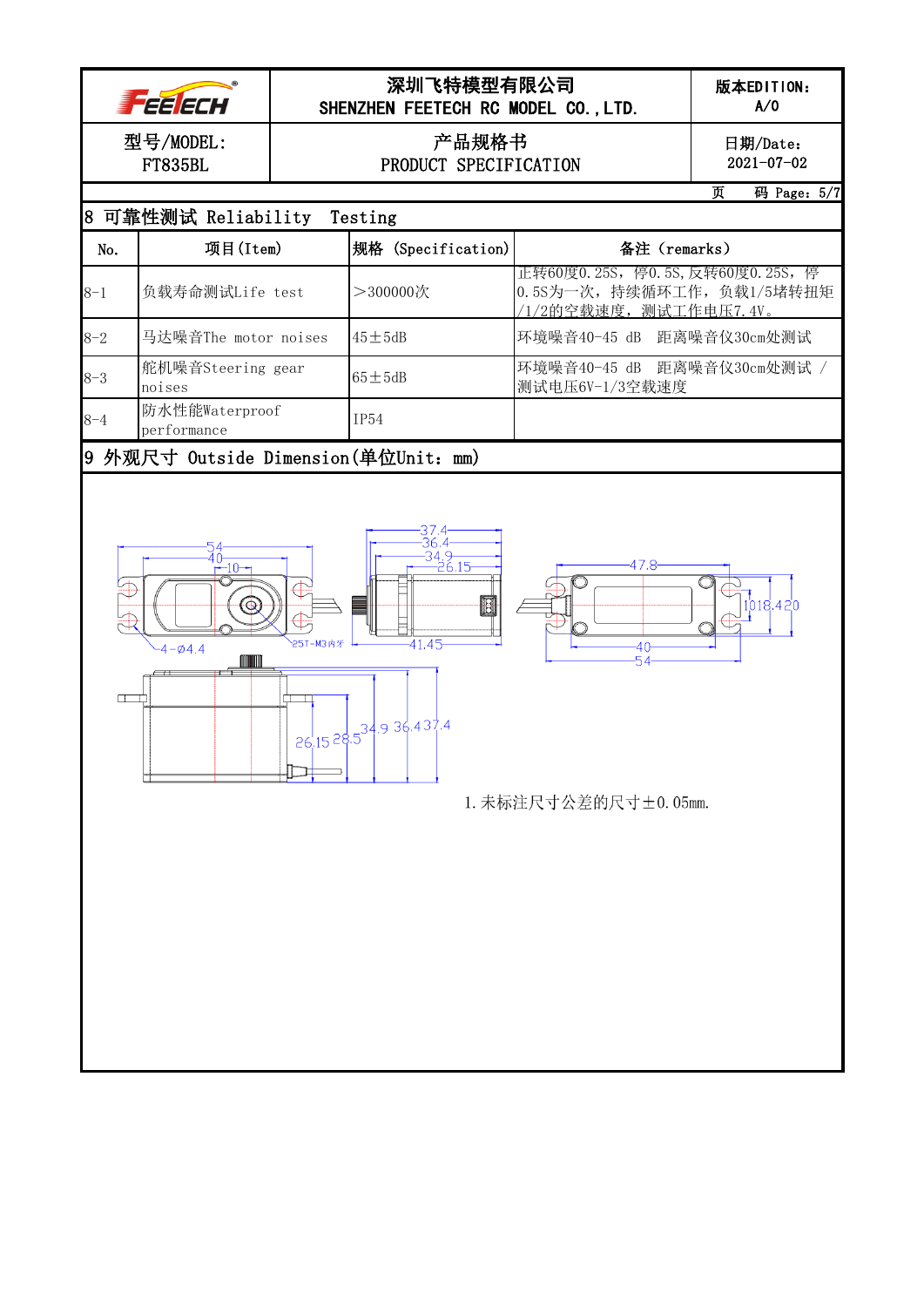| FEE ECH                     | 深圳飞特模型有限公司<br>SHENZHEN FEETECH RC MODEL CO., LTD. | 版本EDITION:<br>A/O            |
|-----------------------------|---------------------------------------------------|------------------------------|
| 型号/MODEL:<br><b>FT835BL</b> | 产品规格书<br>PRODUCT SPECIFICATION                    | 日期/Date:<br>$2021 - 07 - 02$ |
|                             |                                                   | 页<br>码 Page: $6/7$           |
| 10 配件 Accessories           |                                                   |                              |
|                             |                                                   |                              |
|                             |                                                   |                              |
|                             |                                                   |                              |
|                             |                                                   |                              |
|                             |                                                   |                              |
|                             |                                                   |                              |
|                             |                                                   |                              |
|                             | No Accessories                                    |                              |
|                             |                                                   |                              |
|                             |                                                   |                              |
|                             |                                                   |                              |
|                             |                                                   |                              |
|                             |                                                   |                              |
|                             |                                                   |                              |
|                             |                                                   |                              |
|                             |                                                   |                              |